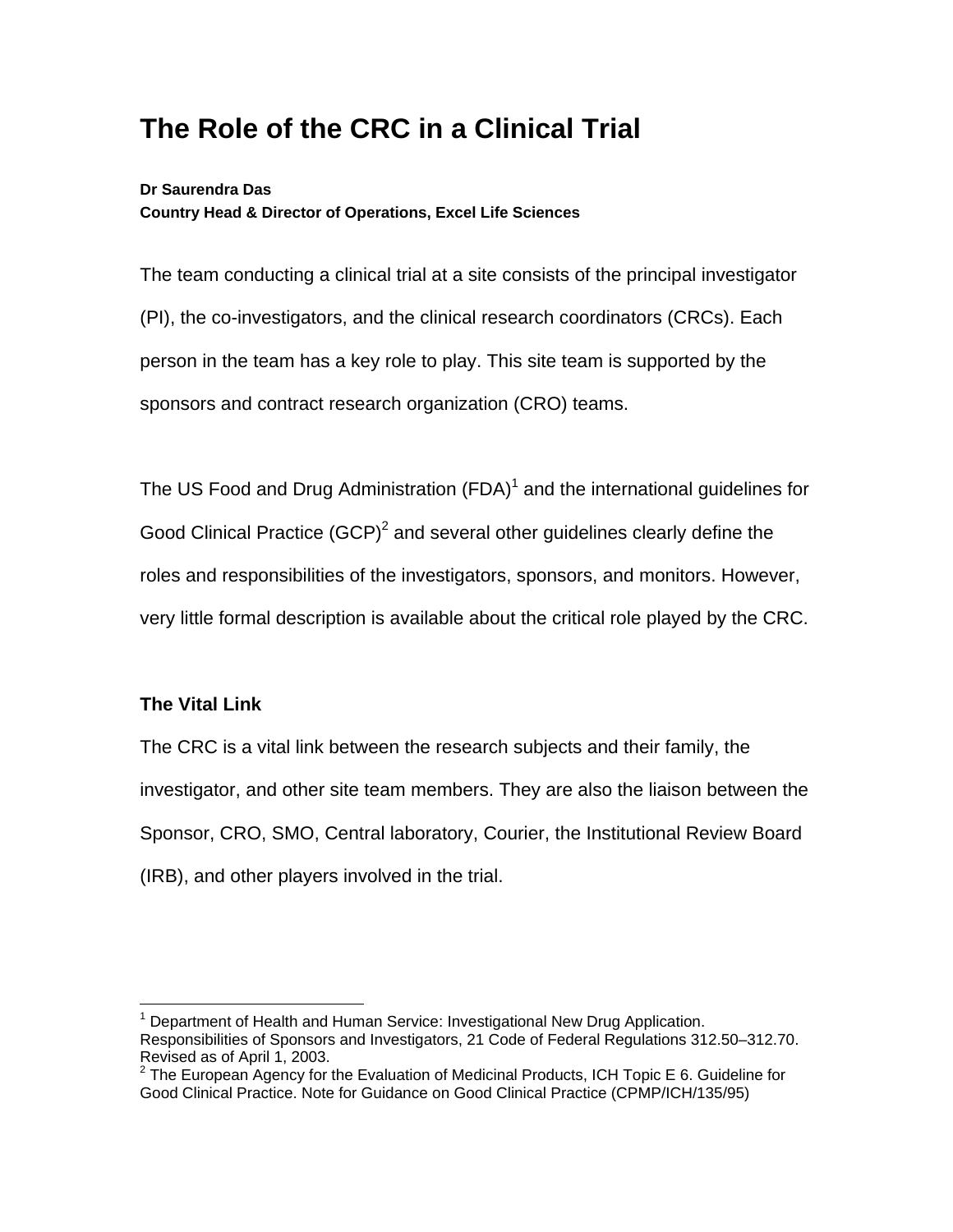Only recently have research professionals realized the need for having a trained research coordinator at the site. Because of an increase in the number of clinical trials and the need for complicated and data intensive research, many sponsors today are reluctant to place a trial at a site that does not have a trained CRC to work along with the investigator.

Whether they are called 'research coordinators', 'site coordinators', or 'clinical research coordinators', such individuals play a central role in the smooth and accurate conduct of the clinical trial.

## **RESPONSIBILITIES OF CRCs**

CRCs work in a team under the direct supervision of the PIs. CRCs usually have to handle multiple responsibilities.

The responsibilities of a CRC can be broadly categorized as:

- General responsibilities
- Trial specific responsibilities

### **General Responsibilities**

• **Capacity Building** 

The work of the CRC begins the day he/she joins employment, whether or not the sponsor has selected an investigative site for any particular trial. The CRC ensures that the potential pool of potential Investigators and Sites keep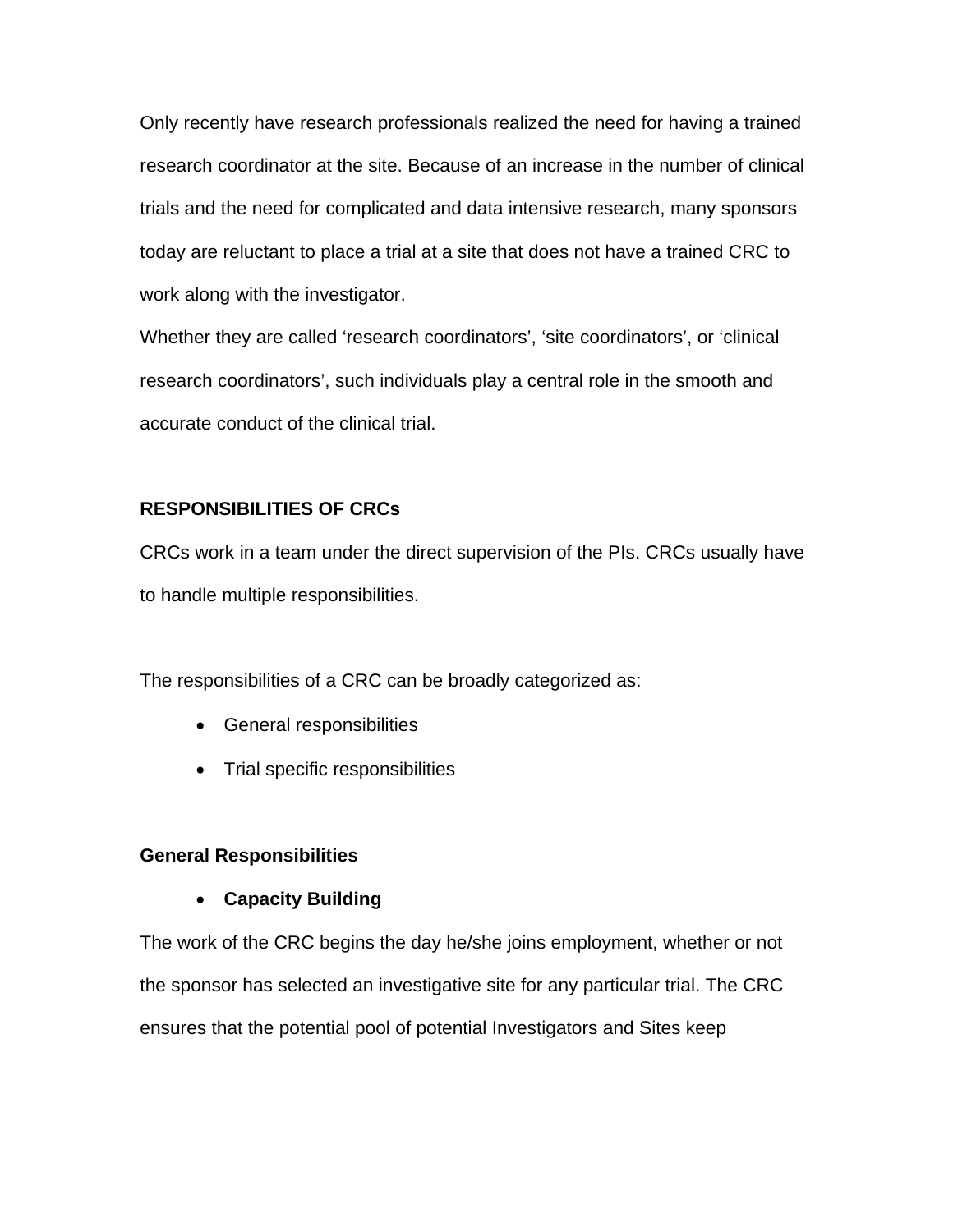increasing. The CRC is always on the lookout for new trial sites with Investigators who are research naïve.

They conduct an in-depth survey of the new sites to assess:

- o Manpower presence and competence
- o Support staff and constant support
- o Infrastructure
- o Presence of a functional Ethics Committee
- o Compatible management
- o Major diseases incidence and prevalence rates

They analyze the data and share it with the Sales team of the organization. This helps in leveraging the sales calls and sealing off more trial projects in less time. This collection of data also helps in determining the number of sites to be undertaken for a particular trial to ensure timely fulfillment of target.

### • **Training new CRCs**

Experienced CRCs are an asset and often are the best persons to hand-hold and train the newcomers in the field of clinical research. The training may include conducting feasibility studies, designing trial documents, setting up of sites, conduct of the trial and trial closeout. Another important training module is the soft skill and managerial skills.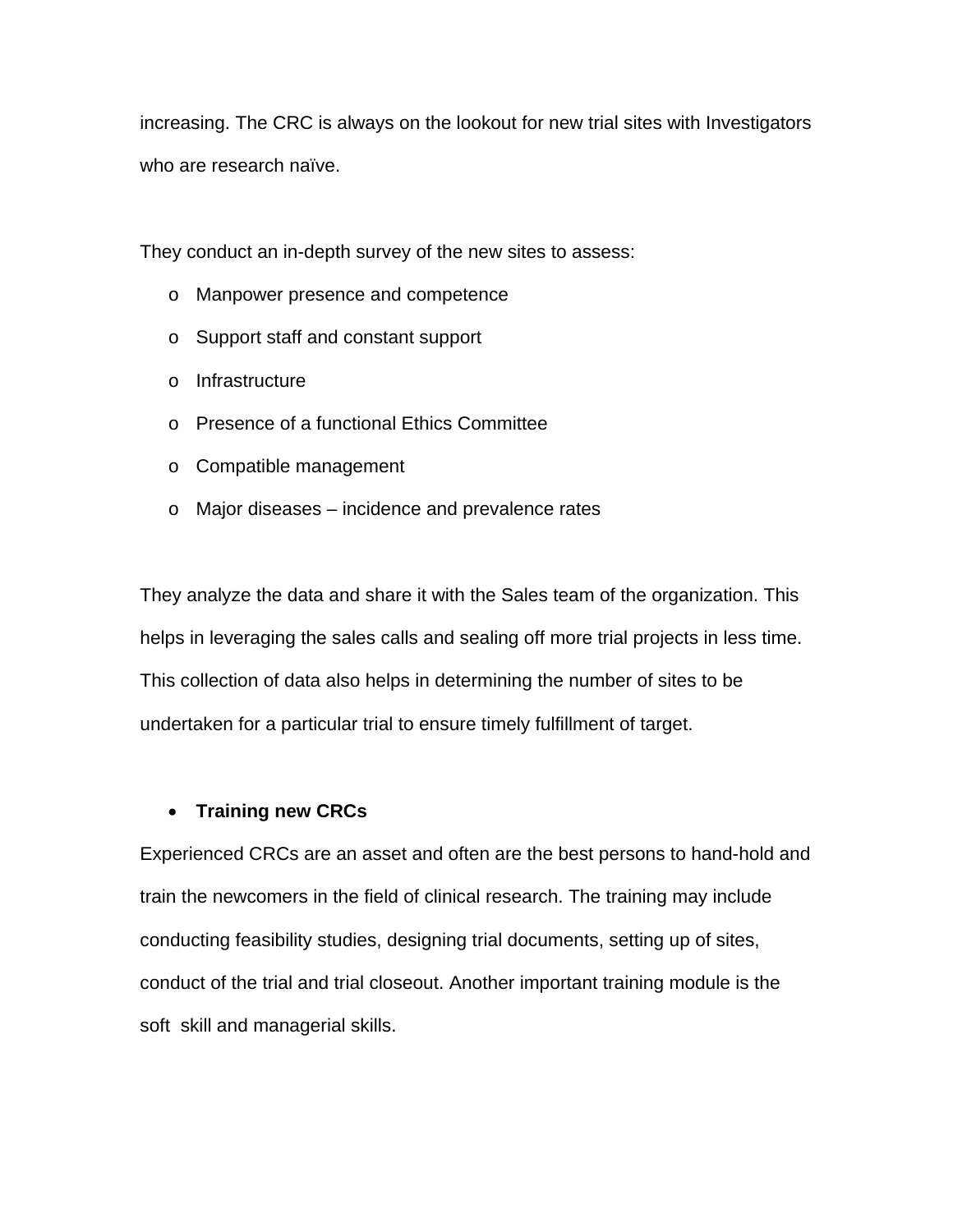#### **Trial - related Responsibilities**

#### • **Site Identification**

A key responsibility of the CRC is to identify the right site for the trial – one that fulfills all the criteria set forth by the clinical trial guidelines and trial protocol. A CRC who has worked at a particular site earlier is often the best judge to identify the site for another trial. Having worked at a site for over a period of time, the CRC understands the needs, expectations, and the potential of the site. He/she knows how the site can function to its optimum.

What if the CRC does not have prior experience at the site? Well, in such cases, a more in-depth scrutiny of the site is required before finalizing it for any trial. There are several factors that need to be considered when identifying a suitable site for a trial.

- o Reputation of the investigator in the particular therapeutic area. Such information can be collected based on peer views, references, publications, and previous experience in clinical trials
- o Assess the site infrastructure to find out about availability of space, equipment, trained manpower to handle particular equipment, ancillary facilities such as laboratories, pharmacy etc, and communication facilities.
- o The Ethics Committee/ IRB play a key role in the conduct of the trial. It must be ensured that the site has an IRB that works according the ICH GCP and other applicable guidelines. The following information needs to be collected from the IRB: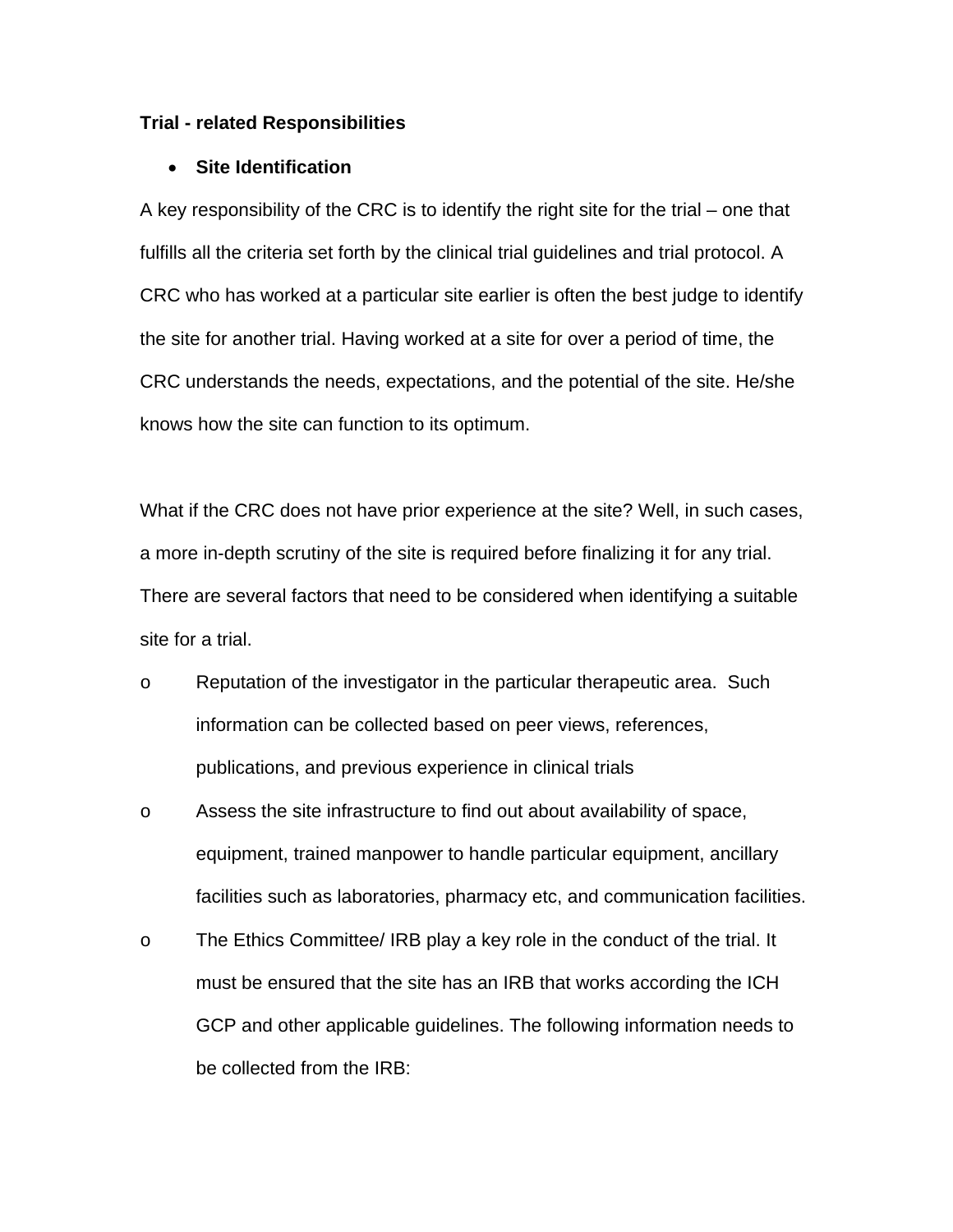- **Presence of written SOP**
- **Membership list**
- **Submission requirements**
- **Financial requirements for submission**
- Turn around time for the approval of the protocol
- o Evaluate the site's access to the appropriate subject population whether the required number of subjects can be enrolled within the stipulated time.
- o The sponsor, the auditor, and the trial inspector may need to visit the site during the trial. Therefore, check the location and access to proper transport and communication at the site.

# • **Pretrial Documentation**

A CRC has to collect the updated and signed resume of each member of the site team. He/She must ensure that the following pretrial documents are completed within the specified timeline:

- o Form 1572
- o Financial Disclosure Form
- o Undertaking from the PI
- o Confidentiality Non-Disclosure Agreement

# • **Coordinating with the IRB**

You can actively follow up through the site team with the IRB for a faster approval of the trial. You will also look into the timely submission of all the safety

reports and the amendments of the trial documents to the IRB.

# • **Financial Responsibilities**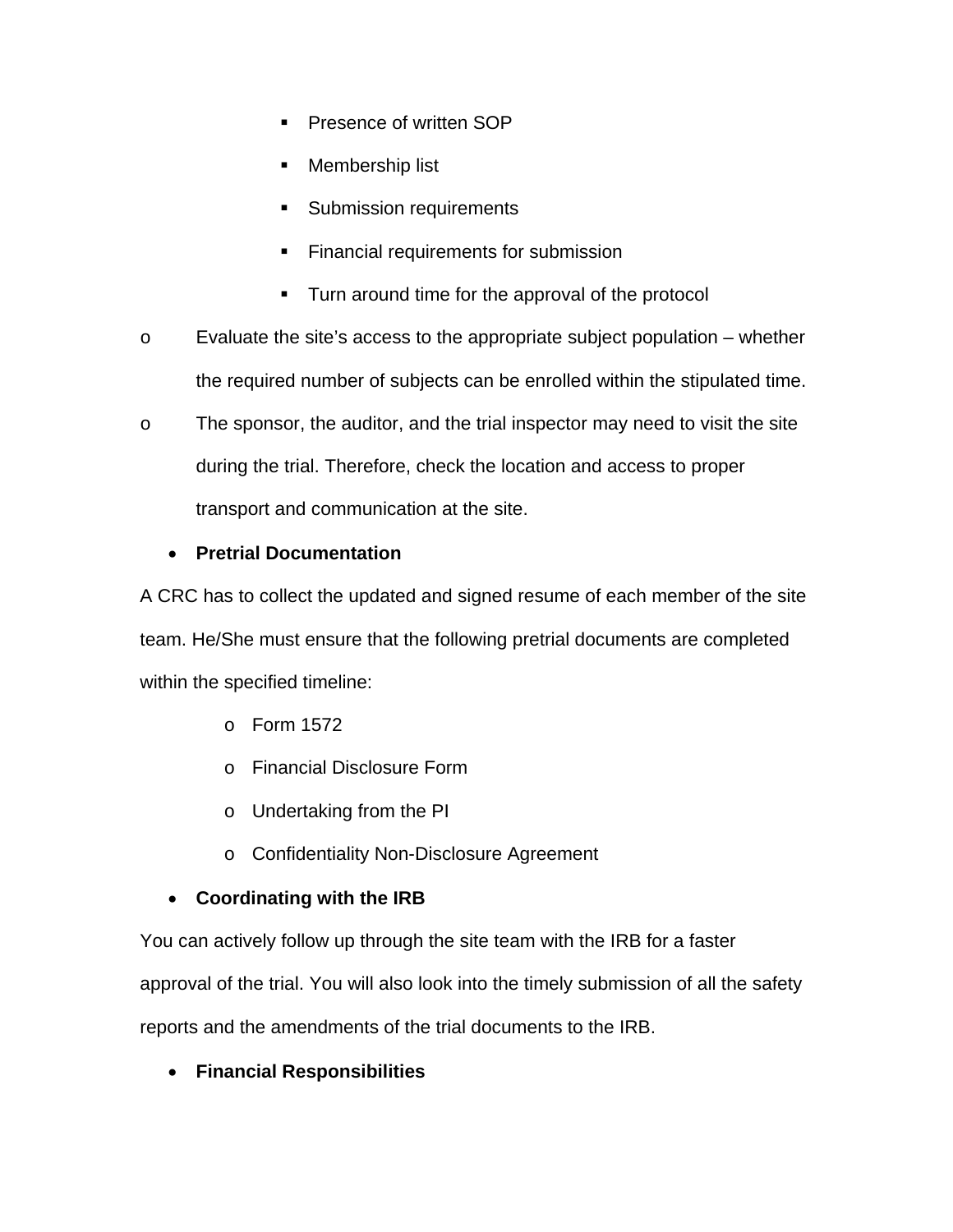Sometimes a senior CRC may be empowered to negotiate the trial budgets at the site. This includes the investigator fees, the IRB fees, the site administration fees, laboratory costs, study subject travel and other reimbursements.

Track the trial on a routine basis. Inform the concerned personnel on reaching specific milestones. All milestone-related payments will be followed up by you.

## • **Training the Site Staff**

The CRC must be ready to train the site staff on a regular basis throughout the trial. He/she can highlight on:

- o Inclusion criteria
- o Exclusion criteria
- o Schedule of visits
- o Window period
- o Visit specific activities
- o Safety guidelines and reporting timelines as per the protocol

## • **Investigators' Meeting and Site Initiation Visits**

The CRC may be in charge of conducting the entire investigators' meeting for the trial. They also have to ensure that all the requirements are in place for the site initiation visit.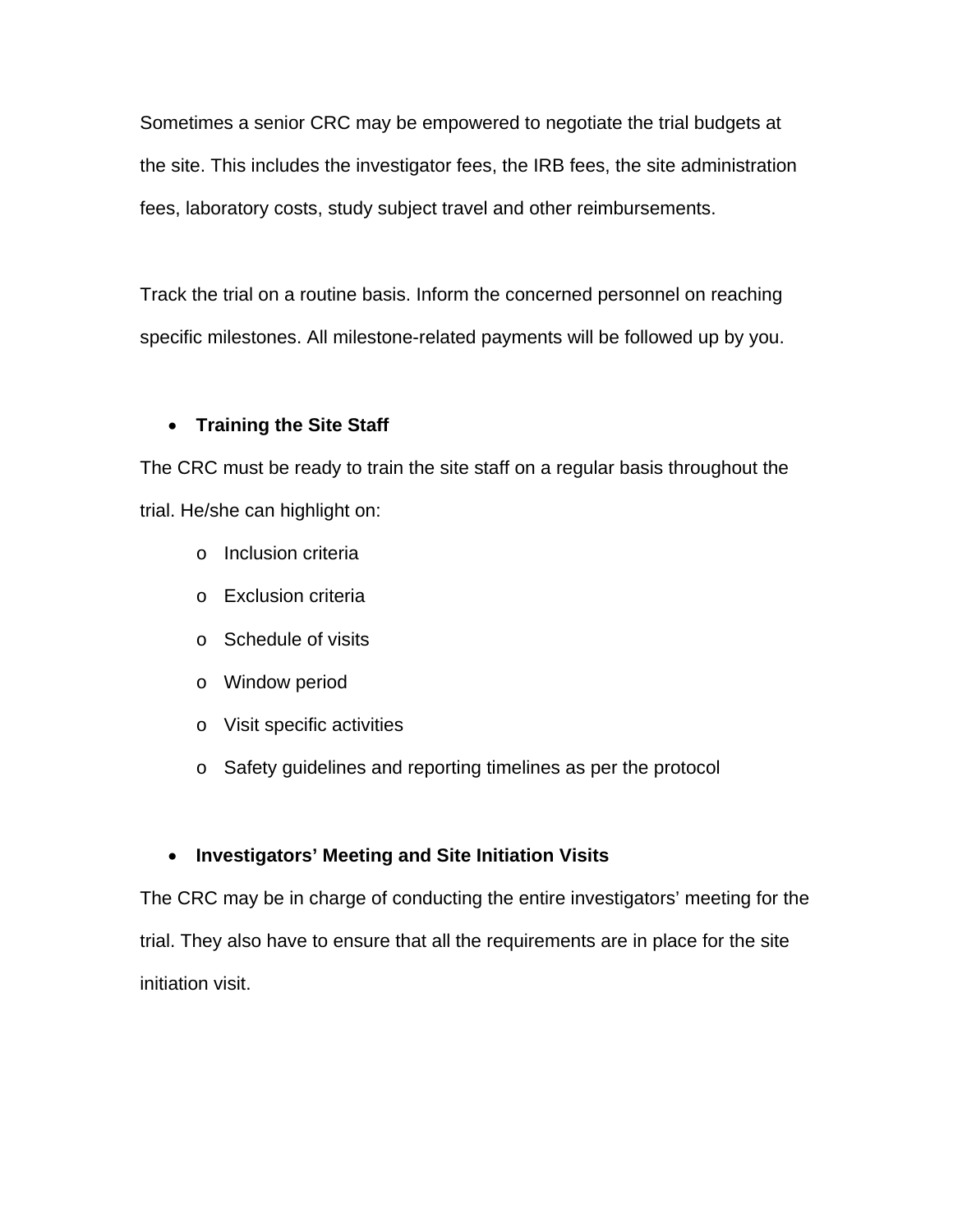## • **Informed Consent Forms**

The CRC ensures that the informed consent form sent by the sponsor is translated and back-translated into the local language as advised by the investigator.

## • **Patient recruitment and follow up**

During the subject enrollment, he/she ensures that all queries are clarified up to the subjects' satisfaction and that the ICF is administered by the Investigator as per the ICH GCP guidelines.

These individuals ensure that the enrolled study subjects are informed about their schedule of visits well in advance and that they do not miss their visits. They collect and organize subject data and disseminate the information to the sponsor on time.

# • **Research Pharmacy, Drug Accountability, and Laboratory Responsibilities**

The CRC also have to manage the storage of the study drug - account for study drug received from sponsor, distributed to the patient, returned from the patient and finally back to the sponsor.

They ensure that all laboratory specimens such as blood, urine, tissue etc are properly labeled, packaged and stored before shipment to the central lab. They even coordinate with the central lab on a regular basis for the timely receipt of the reports.